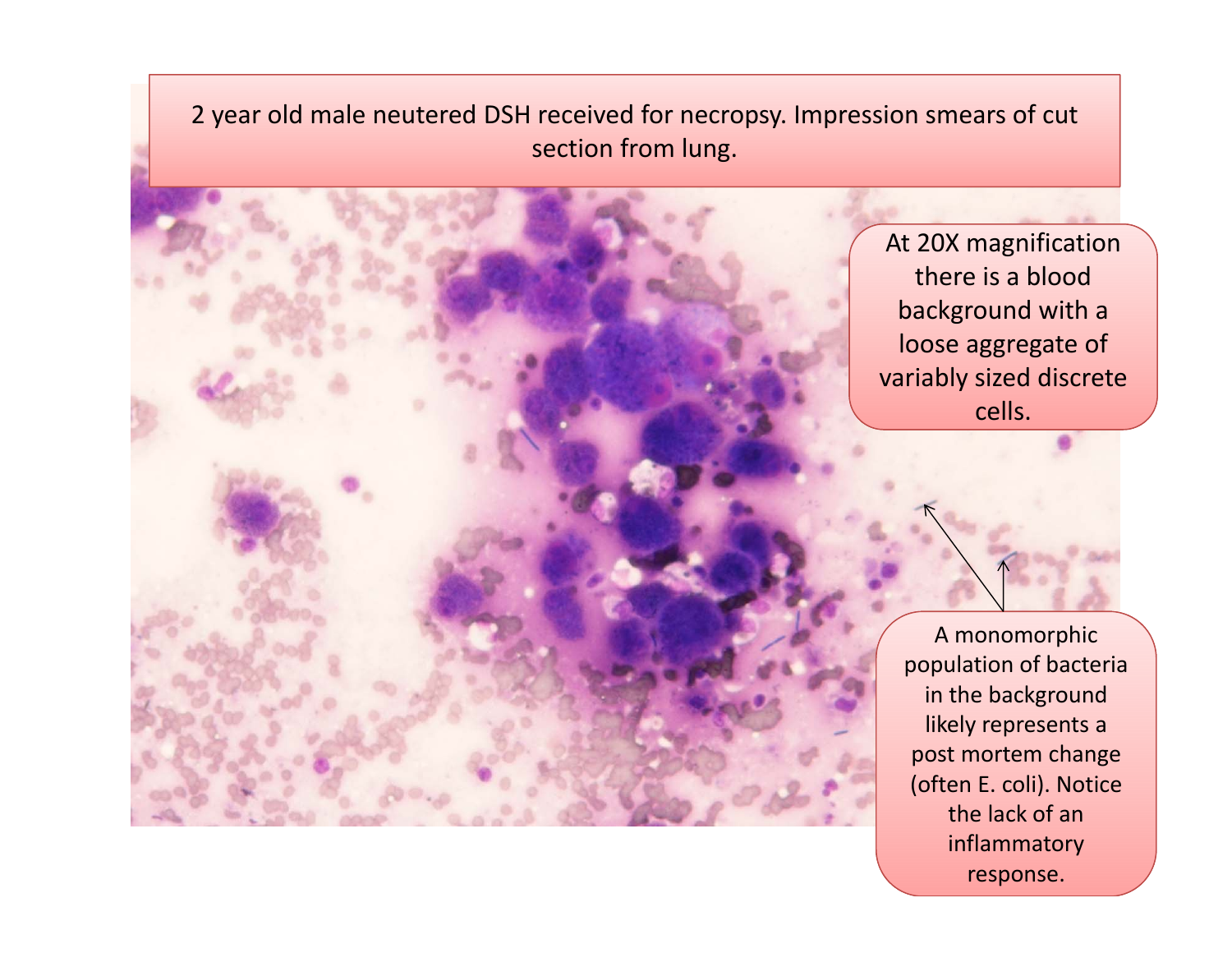2 year old male neutered DSH received for necropsy. Impression smears of cut section from lung.

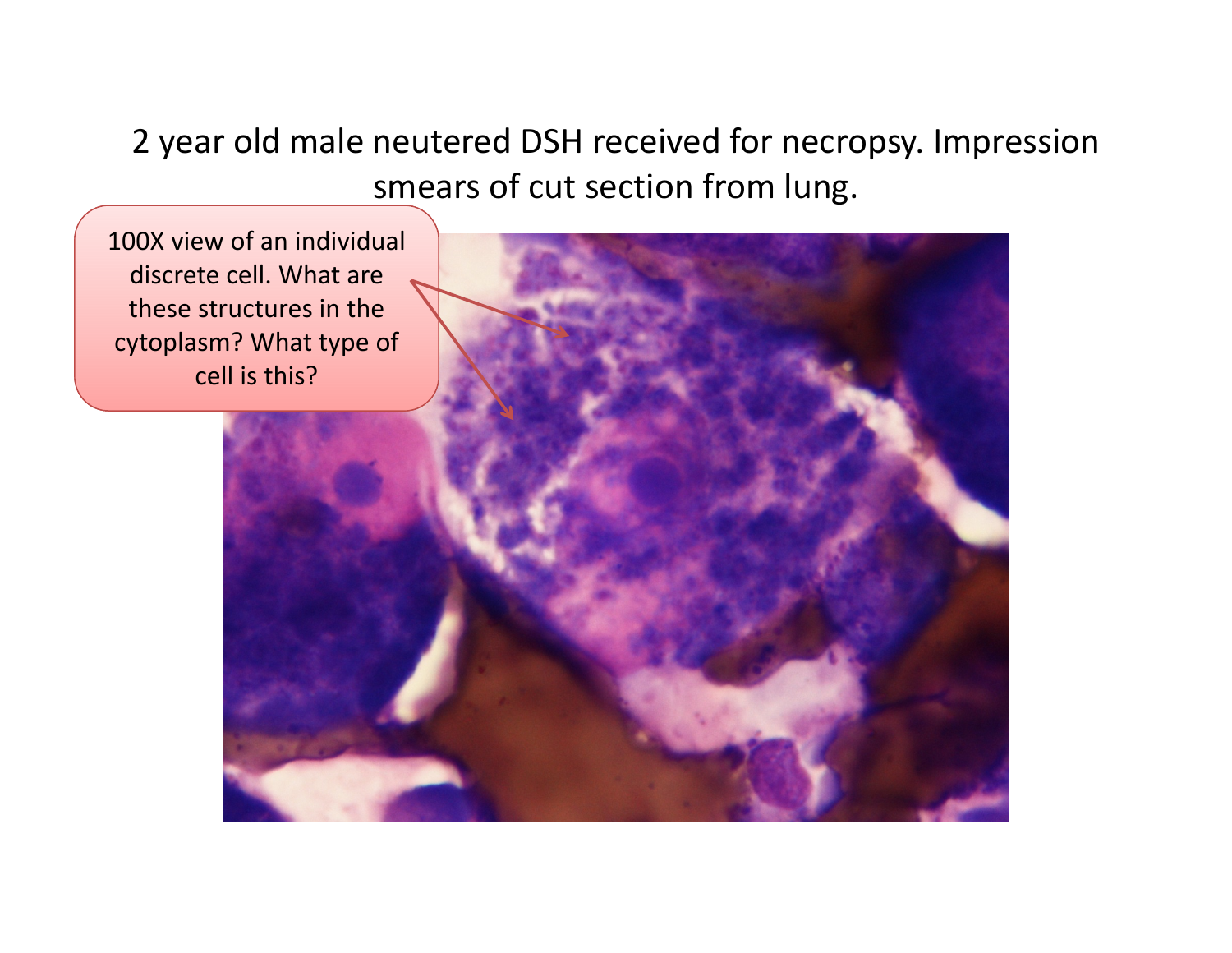In the background blood, structures with <sup>a</sup> signet-ring shape are seen in occasional erythrocytes

#### What's your diagnosis??

雀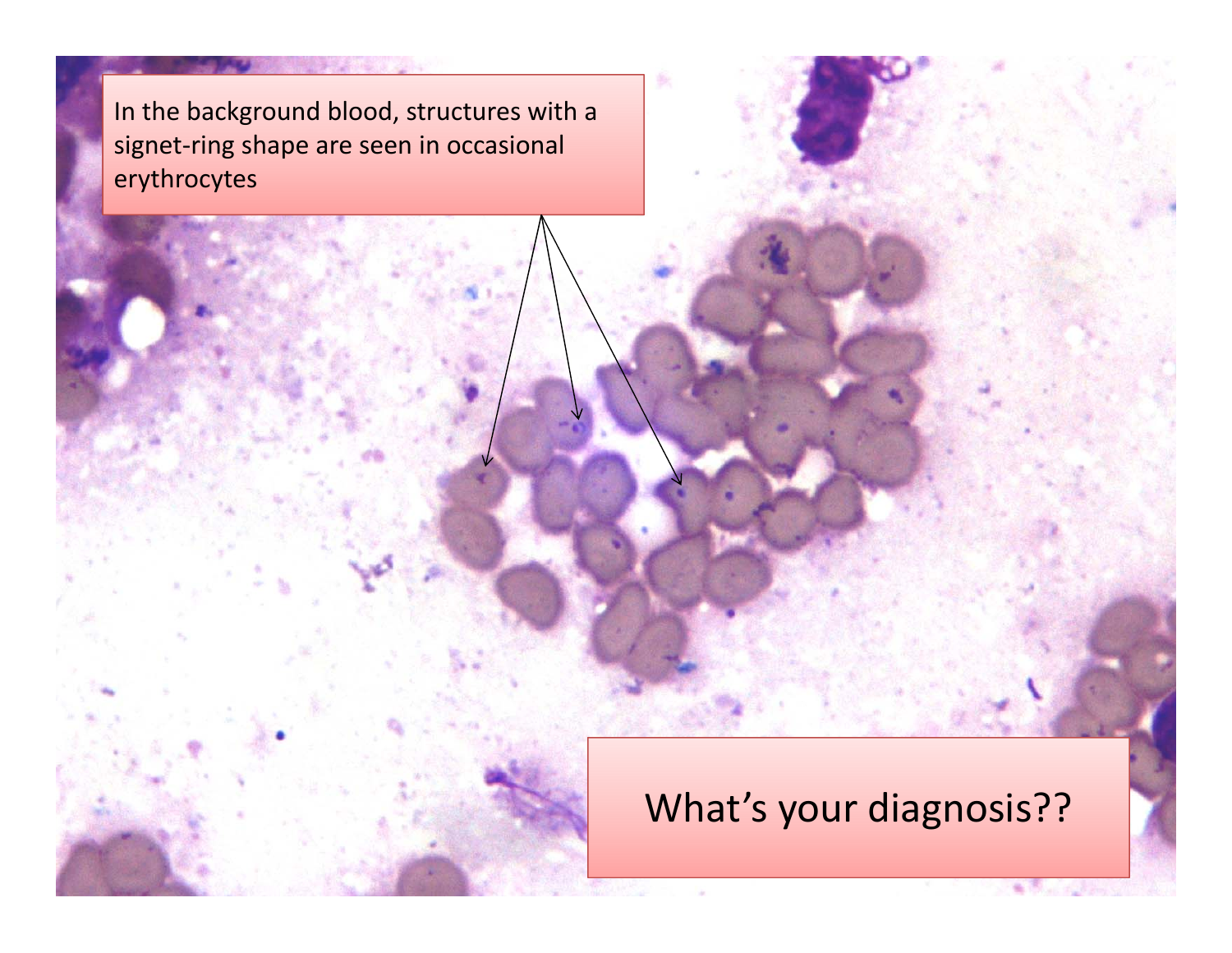### **Cytauxzoon felis**



**Schizont** –macrophage containing many small basophilic particles that resemble platelets—these are **merozoites. These are released from the macrophage and are taken up into the erythrocytes by an unknown mechanism. 3**

**Intraerythrocyte piroplasms** (merozoites)‐ these are ~1 to 1.5 micron in diameter and often have a signet‐ring structure, although they can also resemble a safety pin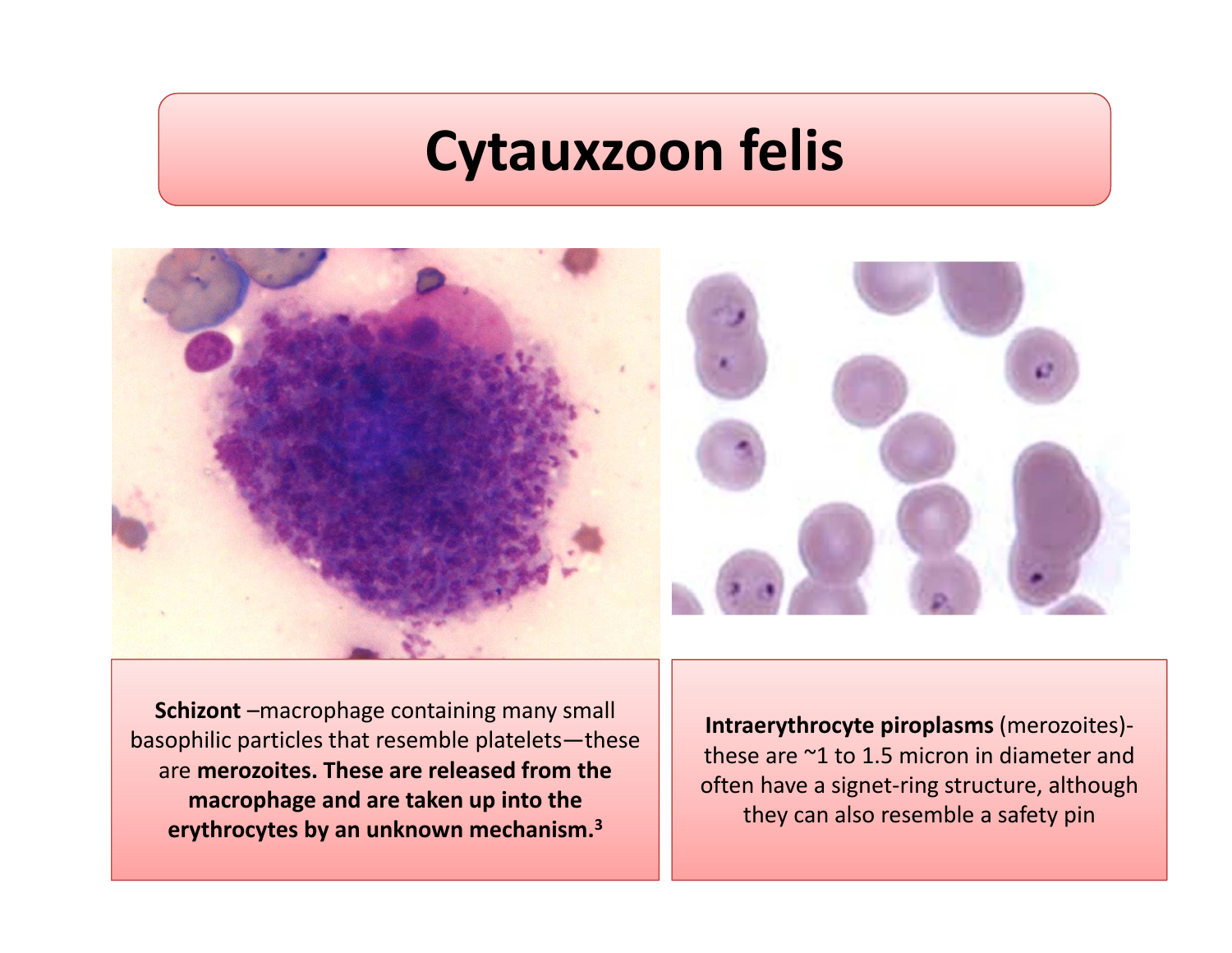## Cytauxzoon felis

- •Protozoal parasite first introduced into US in 1976. <sup>1</sup> Now found in Missouri, Arkansas, Florida, Georgia, Louisiana, Mississippi, Oklahoma, **Kansas**, Texas, Kentucky, Tennessee, North and South Carolina, and Virginia<sup>1</sup>
- $\bullet$ **•** Natural host is the **bobcat** 1, 2,3
- $\bullet$  **Domestic cats are considered dead end hosts,** having an acute and often fatal infection. Survival rates vary possibly due to different strains of organism.  $^{\rm 1,2}$
- • Reported vectors include the **lone star tick** (*Amblyomma americanum*) 1,2,3 and *Dermacenter variabilis*3. It is possible undiscovered tick vectors exist.
- $\bullet$  **Infects macrophages first**, forming schizonts, which then rupture and release the piroplasms (merozoites) into circulation to **infect the erythrocytes** 1,2,3
- $\bullet$  **The most consistent clinical signs are nonspecific and include:**
	- **Anorexia, lethargy** and **high fever** initially, but progressing to **hypothermic** as patient becomes moribund<sup>2</sup>
	- **Within 2‐3 days from onset of illness, clinical signs progress to include increased vocalization, icterus, dark yellow urine, respiratory distress 1,2**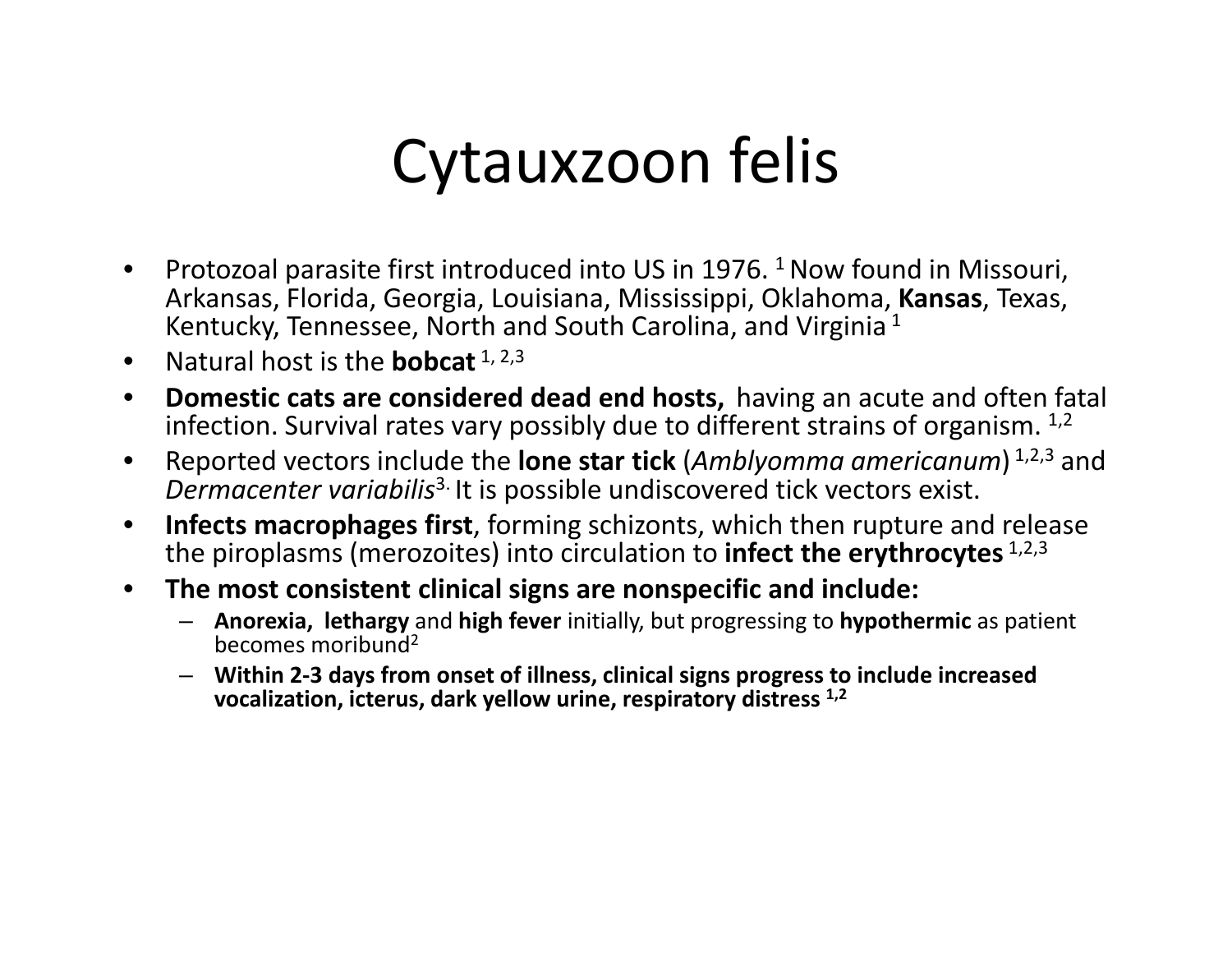# Diagnosis of Cytauzoonosis

- $\bullet$  Routine clinicopathologic abnormalities are nonspecific and include:
	- Pancytopenia<sup>1,2</sup>
	- **Normocytic, normochromic and nonregenerative anemia:** Unlike other erythroparasitemias that typically are associated with <sup>a</sup> regenerative anemia, the anemia seen with cytauxzoonosis is often mild to moderate and is nonregenerative because of the acute nature of the illness<sup>2</sup>
	- If hemolysis is present it is usually **extravascular** <sup>2</sup>
	- Biochemical findings commonly include hyperbilirubinemia, increased hepatic enzymes, pre-renal azotemia, hyperglycemia and electrolyte abnormalities $^{2,3}$
- • Diagnosis can be made by:
	- Identification of **erythroparasitemia** on peripheral blood smears1,2, <sup>3</sup>
		- Care must be taken to distinguish the Cytauxzoon parasites from Mycoplasma haemofelis, Howell Jolly bodies, and stain precipitate <sup>2,3</sup>
		- Repeat blood films may be helpful because of transient parasitemia  $3$
	- **Schizonts** may also be identified on blood smears or on FNA of lymph nodes, spleen, live $r^{1,2,3}$
	- These methods are insensitive given the inconsistency of the parasitemia , therefore if clinical suspicion exists despite negative findings on hematologic and cytologic samples, PCR can be performed  $^{1,2,3}$